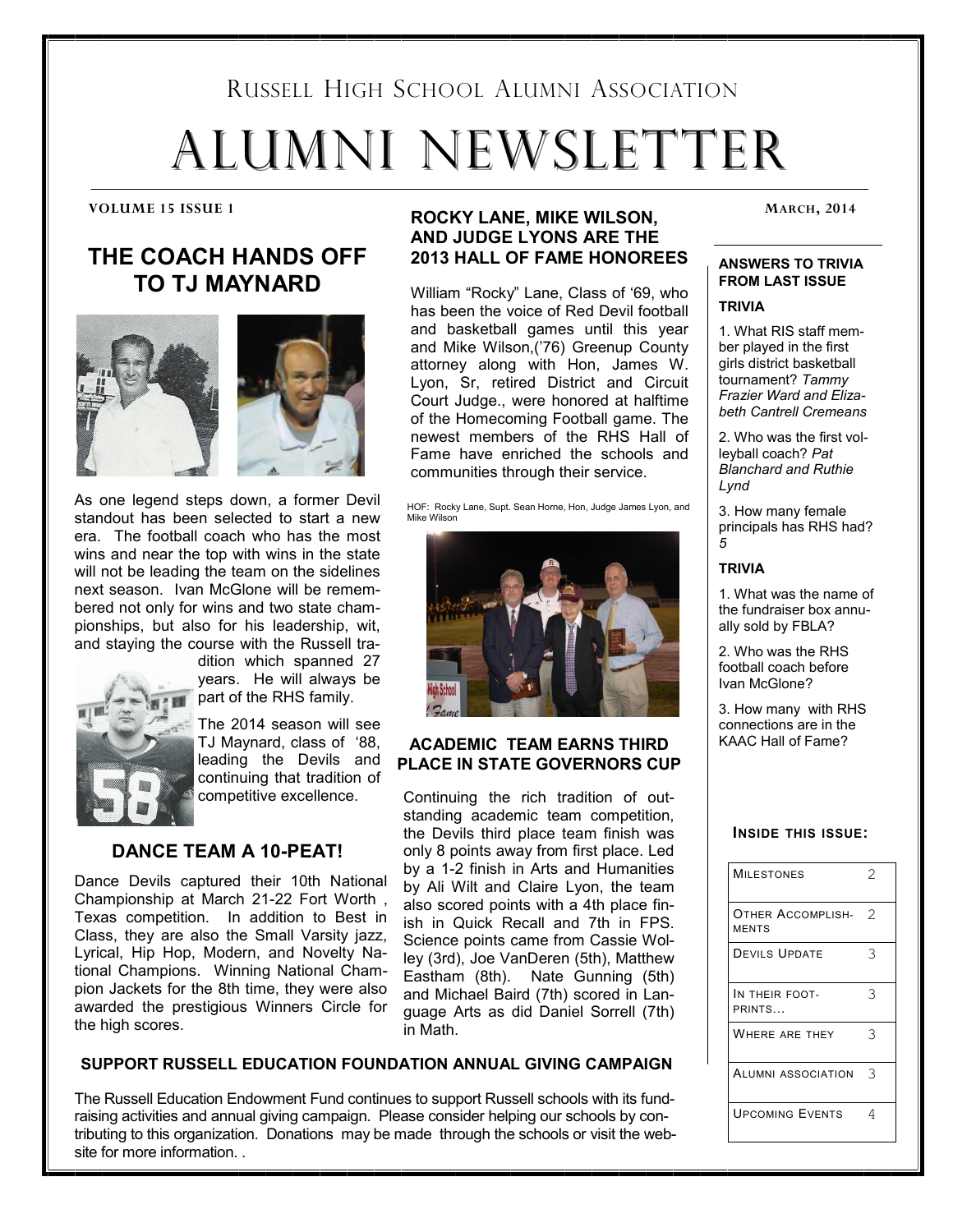# **MILESTONES**

### **Deaths**

Kathy Perry Jachimzuck ('66) 10/1/13

Reba Hicks Callihan

Harold Pierce 11/3/13

Arnold Litteral Sr 11/2/13

Bobbie Cornett 11/10/13

Ruth Johnson Kemper ('40) 11/3/13

James McGinnis ('56) 11/10/13

Azie Meade 11/12/13

Eddie Jo William ('66) 11/12/13

Susan Perry Carter ('66) 11/12/13

Jean Overton Woods ('42) 11/15/13

Wilbur Willis Hoy Jr ('47) 11/17

Regina Clarke ('67) 11/25/13

Earl Tackett 12/6/13

Charles "Peewee" Nance ('64) 12/18/13

Thomas Moore ('65) 12/21/13

Margaret Ehrie 1/17/14

Dr. Mike Chapman 1/18/14

Douglas Sullivan ('64) 1/20

Ernest "Pete" Sparks ('55) 1/18/14

Betty Marie Roberts 1/21/14

Roger Pemberton ('56) 2/2/14

Andrew Bartley ('86) 2/2/14

Dennis Baker 2/7/14

# **Weddings**

Courtney Callihan (02)/Greg Parsons 12/15/13

Adam Roark ('08)/Patricia Eicholtz 9/12/14

Johnny Norman ('96)/Alecia Gamm 11/12/13

# PAGE 2 ALUMNI NEWSLETTER

# **Other**

60th Anniversary-Bill and Peggy Heaberlin 12/31/13

Chris ('95) and Erin Fosson –birth of son Luke Thomas 10/27

#### **CLASSES DONATE**

Graduating classes are remembering RHS. The Class of 1952 honored deceased classmates Willie Blevins and David Perry by donating to the Alumni Association.

Thank you for giving back.

*At Russell High School, Tradition Never Graduates*

# **OTHER ACCOMPLISHMENTS**

**Marty Conley** ('92) had photos of Kelli Pickler concert in Dec issue of People Country Special Magazine

**Amber Williams Conley** graduated from MSU with degree in Early Childhood Education

**Haley Clay** (13) only freshman named to MSU select choir.

**Natalie Dial Heighton** ('02) was named Loan Officer at Community Trust Bank and recently named to the Midway College Hall of Fame where her basketball jersey has been retired.

**Anna Campbell Chaffin** ('84) has removed the interim preceding the title and has been named Russell High School Principal. Her RHS resume includes science teacher, head girls basketball coach, guidance counselor and assistant principal before serving this past school year as interim principal.

# **CLASS REUNIONS**

Class of '64 will meet Sept 26, 2014. Contact is Sandy Thornberry (922-7937)

Class of '69 will meet Oct 27, 2014. Contact is Cathy Smith (571-4009)



Continuing the Rocking Chair theme, the Alumni Float once again rocked the Homecoming Parade.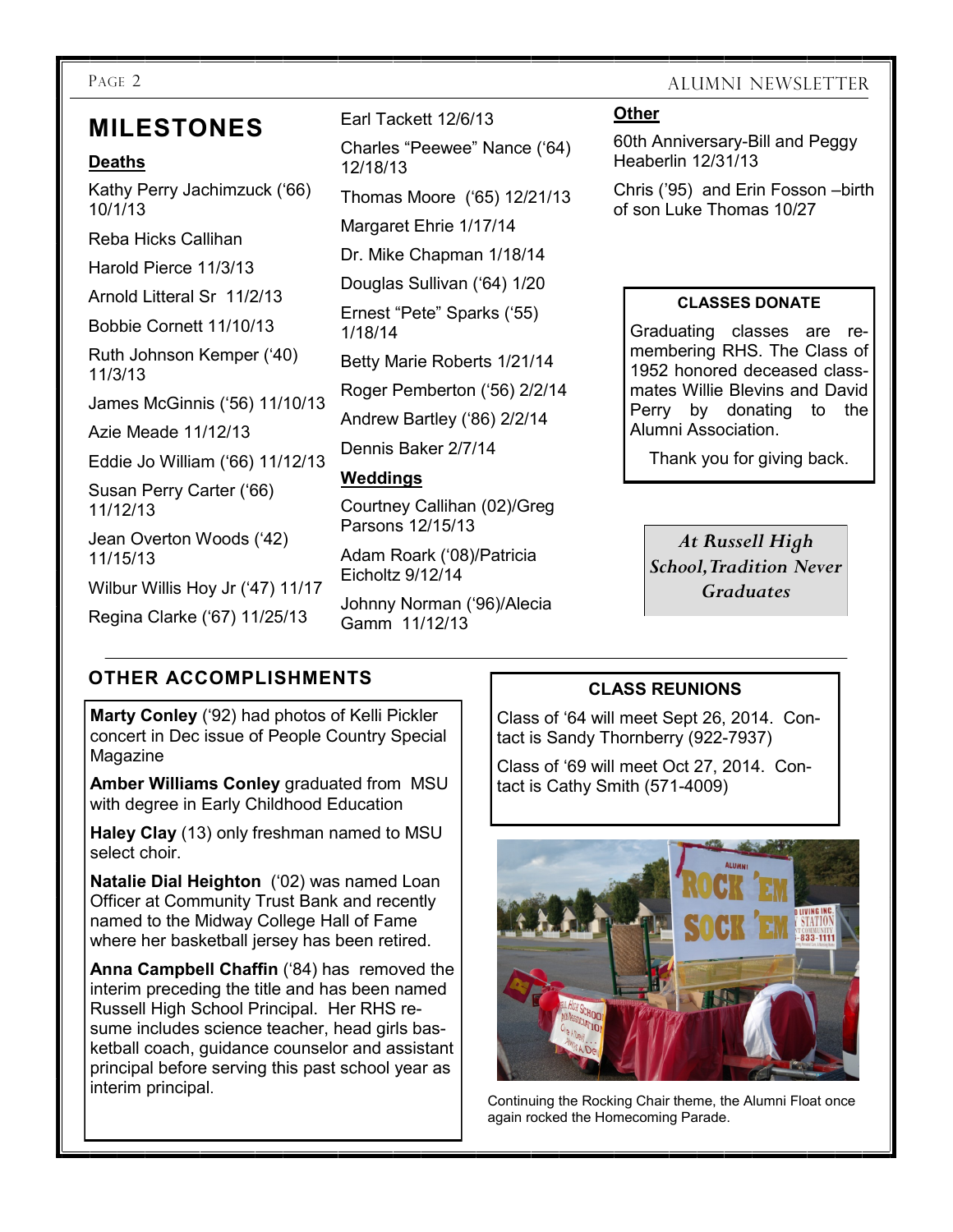### VOLUME 14 ISSUE 1 PAGE 3

# **DARE TO BE GOOD DEVILS**

In Fall Sports, the football team finished 7-5, losing in the second round of the play-offs. The Freshmen Football team won the Kiwanis Bowl. Girls Soccer were regional champions and advanced to the state semi-finals. Cara Maher was 1st team All-State with Heather Hencye and Shelby Huddleston 2nd team. Cross Country finished 4th at the state meet. Cara Coldiron, Josh Riley, Jacob Heyerly, Tyler Andre, Seth Adams, and Jax Downs were named All-Area and Crystal and Chuck Cantrell were Boys Cross

Country Coaches of the Year. In golf, Baylee Salyers was girls Player of the Year and was joined on the All-Area team by Bobby Thomas and Emily Henderson. Bobby has signed to play golf next year at Morehead State.

Mallory Powell signed with Rio Grande for college softball, Jaclyn Forsyth signed to play soccer with UPike who also signed Pavin Downs for football, Heather Hencye will play college soccer at Shawnee State and teammate Brooke Fowler has signed to play at Johnson University. Nathan Perry signed for football with KCU. The highlight of the basketball season was the upset of regional favorite Boyd Co by our Lady Devils who were district runner-up and regional semi-finalist. The team was awarded the tournament Sportsmanship trophy and Shelby Huddleston and Lexie Berry were All-Tournament.

.Central Office staff starts a new Homecoming Parade



#### **ALUMNI ASSOCIA-TION OFFICERS**

PRES MARY ROBINSON V-P HARRIET JONES SEC BILL VALLANCE TREAS BETTY VALLANCE BOARD OF DIRECTORS: NINETTE AMIS, LIZ CRE-MEANS, CAROLYN FANNIN, ROCKY LANE, PHYLLIS MCCOY, ANNA CHAFFIN, JACK FANNIN NON-ALUMNI REP JOHN JONES

#### *SENIOR DISCOUNT*

*Anyone age 65 or older can enjoy a lifetime membership in the alumni association for only \$25*

# **IN THEIR FOOTPRINTS…..**



RHS has been blessed with several together lead and one could do. Leading the business and the new world of

computers, Smith and Cooke were the fastest guns in town for adapting and learning, much of which they never experienced in college training. Their

tandems that working and FBLA often had more than inspire more than any influential in school committees office department into nology machines. Today our leadership in FBLA made RHS one of the leaders in the state 100 members. They were also and student welfare, and took care of the computers and techcommunity benefits as many of



our business leaders got their start in classes taught by these ladies. Karen Cooke and C (K)athy Smith—-right now there is a spreadsheet somewhere being done correctly because of you.

This feature highlights Russell teachers and staff that have special places in our memories. Short written essays can be submitted by mail or e-mail for this feature. Please consider remembering those special educators from our past.

# **ALUMNI SPOTLIGHT—WHERE ARE THEY NOW**

and Choirmaster at St. Michael's Episcopal Church in a recording engineer. This success **John Cantrell**, Class of '91, currently is the organist Manhattan. After earning his Bachelors of Music degree at Louisville and Masters degree in Organ Performance from Yale, he now has a very distinguished position in the music world of New York City, considered to be a "musician's musician" as described by several of his colleagues, He has been recognized and honored for his performances both solo and en-

semble, collaborating, composing and as comes as no surprise as his talents were recognized and on display while as an RHS student and during his college years in the community. He will continue to shine his talented star on the world's music stage.